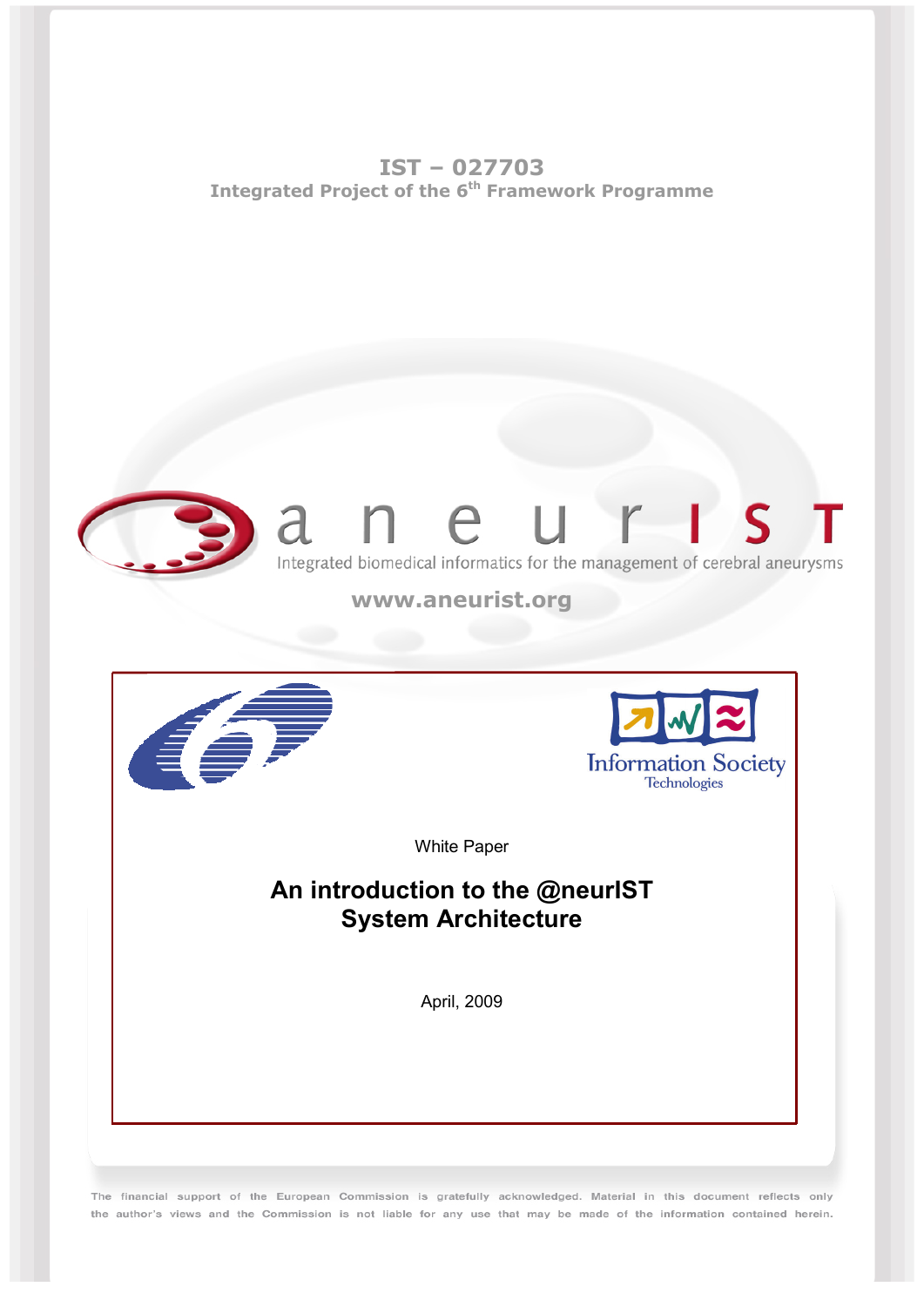



# **Authors**

| <b>Christoph Friedrich</b><br>Martin Hofmann-Apitius                                                                                            | Institute for Algorithms and Scientific<br>Computing<br>(SCAI),<br>Fraunhofer<br>Gesellschaft             |
|-------------------------------------------------------------------------------------------------------------------------------------------------|-----------------------------------------------------------------------------------------------------------|
| Philippe Bijlenga<br>Jimison lavindrasana                                                                                                       | <b>Geneva University Hospitals</b>                                                                        |
| Antonio Arbona<br><b>Guillem Cantallops</b><br>Magdalena Escalas                                                                                | Grid Systems S.A.                                                                                         |
| <b>Guntram Berti</b><br>Jochen Fingberg<br>Nils Gruschka<br>Peer Hasselmeyer<br>Luigi Lo Iacono<br><b>Guy Lonsdale</b><br>Hariharan Rajasekaran | IT Research Division, NEC Laboratories<br>Europe, NEC Europe Ltd.                                         |
| <b>Paul Summers</b>                                                                                                                             | University of Oxford                                                                                      |
| Alejandro Frangi                                                                                                                                | Center for Computational Imaging &<br>Simulation Technologies in Biomedicine,<br>Universitat Pompeu Fabra |
| Steven Wood                                                                                                                                     | Department of Medical Physics, Royal<br>Hallamshire Hospital, Sheffield                                   |
| <b>Siegfried Benkner</b><br><b>Gerhard Engelbrecht</b><br>Martin Köhler<br>Alexander Wöhrer                                                     | Institute of Scientific Computing, Faculty<br>of Computer Science, University<br>of<br>Vienna             |

Acknowledgement: This work was generated in the framework of the @neurIST Integrated Project, which is co-financed by the European Commission through contract no. IST-027703

 $\bigcirc$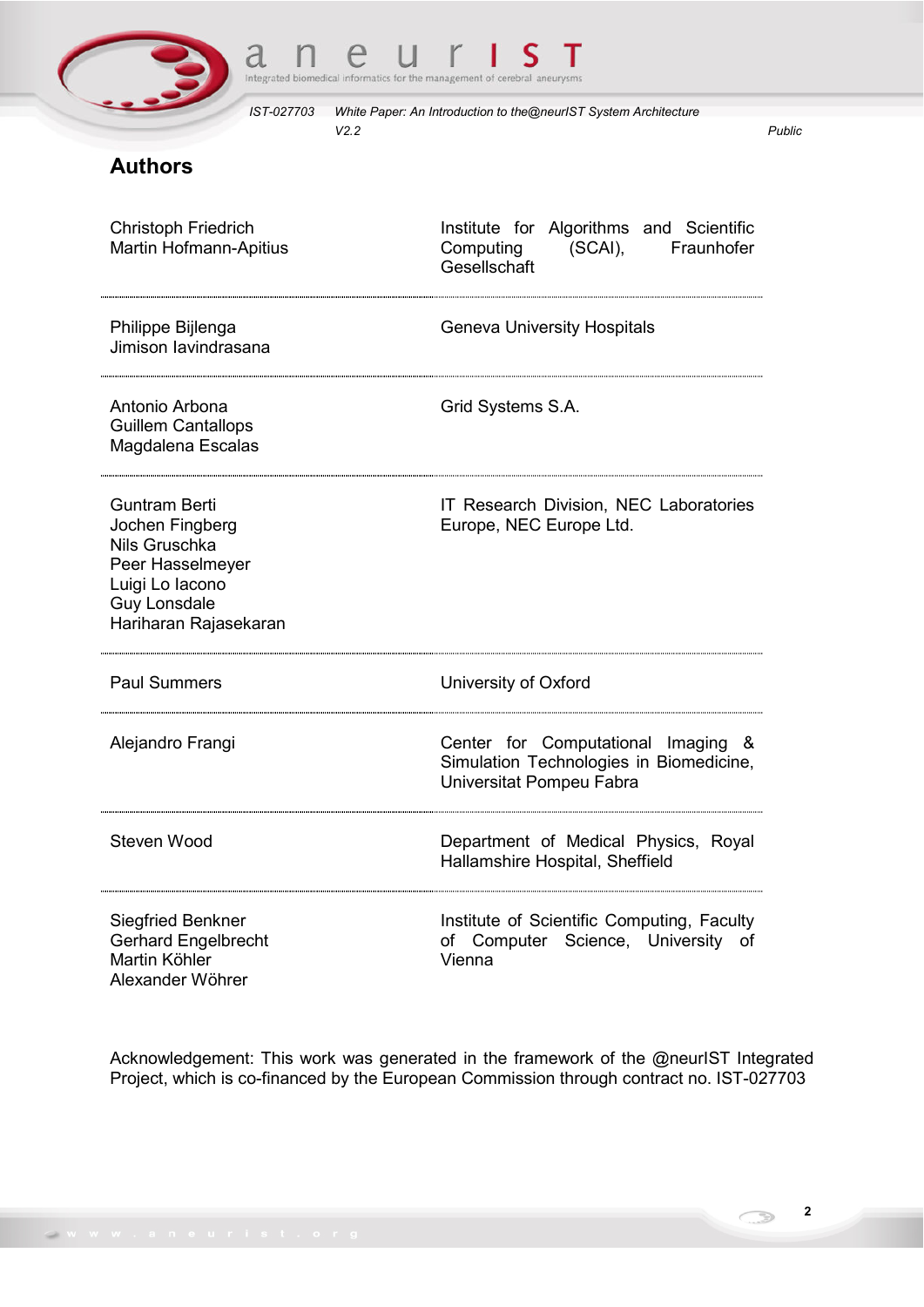



## **Foreword**

This white paper provides a high-level introduction to the architecture of the distributed IT system developed for the @neurIST project. While the @neurIST project develops solutions for supporting clinical treatment and medical research related to a specific medical condition (cerebral aneurysms), the overall system design is appropriate for exploitation in a much wider healthcare setting. The general service-oriented approach and much of the ICT infrastructure behind the specific solutions – based on the architecture described here – can be applied to other healthcare areas. Thus, the target audience for this paper is the group of people wishing to develop a strategy for the deployment or development of integrated multisite, multi-modal decision support and data analysis tools for healthcare. Details of the system architecture are provided in a publicly available project deliverable [D05] and the technologies developed for and exploited in specific @neurIST suites are described and documented in a number of papers and project deliverables that can be located via the project's web-site [pubs].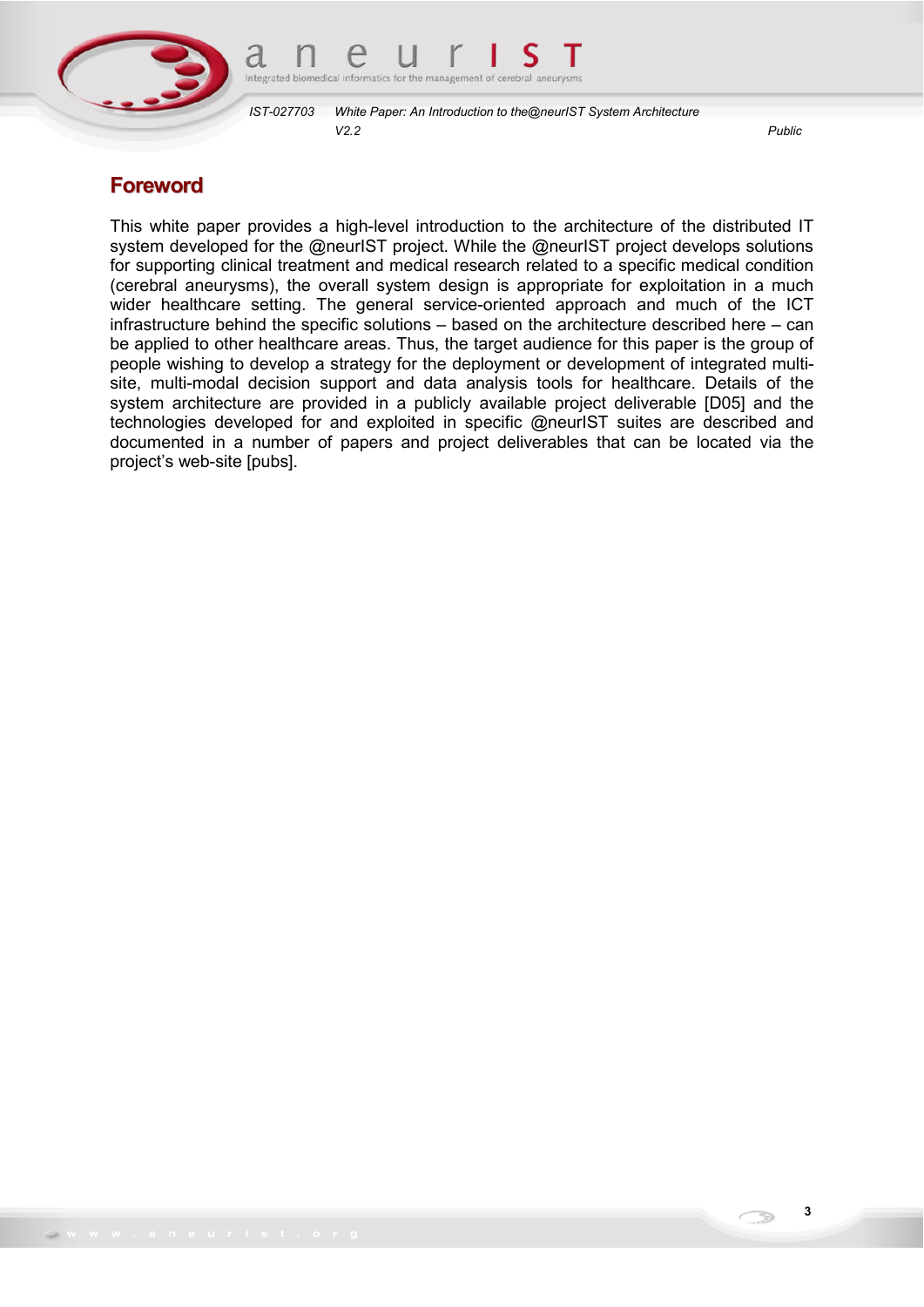

## **1 The @neurIST System – a template for distributed analysis and support for healthcare**

The @neurIST project was set-up in response to the recognized necessity of federating data sources to allow rapid confirmation and discovery of clinical evidence. One of the key decisions taken when designing the project was that a future production realisation of the prototype system, to be developed in the lifetime of the project, should be deployable in a clinical setting within the constraints of the healthcare systems operating in Europe. On the one-hand, this means that we are dealing more with an inter-enterprise (or business-tobusiness) setting than with an eScience research environment and on the other hand that we have to deal with the trust, privacy and security aspects linked to processing of patientspecific data. These aspects have been reflected in the design of the system architecture: a service-oriented approach consistent with future incorporation of commercial, supported services; data privacy and access control being central components. The prototype infrastructure implementation based on the system architecture uses WebServices standards to ensure conformity with the target of integration with commercially operated systems and services. Where appropriate, *de facto* Grid standards with broad acceptance (such as OGSA-DAI) are also employed.

The above-mentioned "enterprise focus" does not mean that the medical research (eScience) users and use cases are excluded. On the contrary, the system extends the resources that the medical researcher can access (both geographically distributed data repositories and computational services) and provides a mechanism for knowledge generated to be fed into future clinical decision support systems and services. The different layers of the @neurIST architecture are shown in Figure 1.



**Figure 1:@neurIST layered view** 

**4**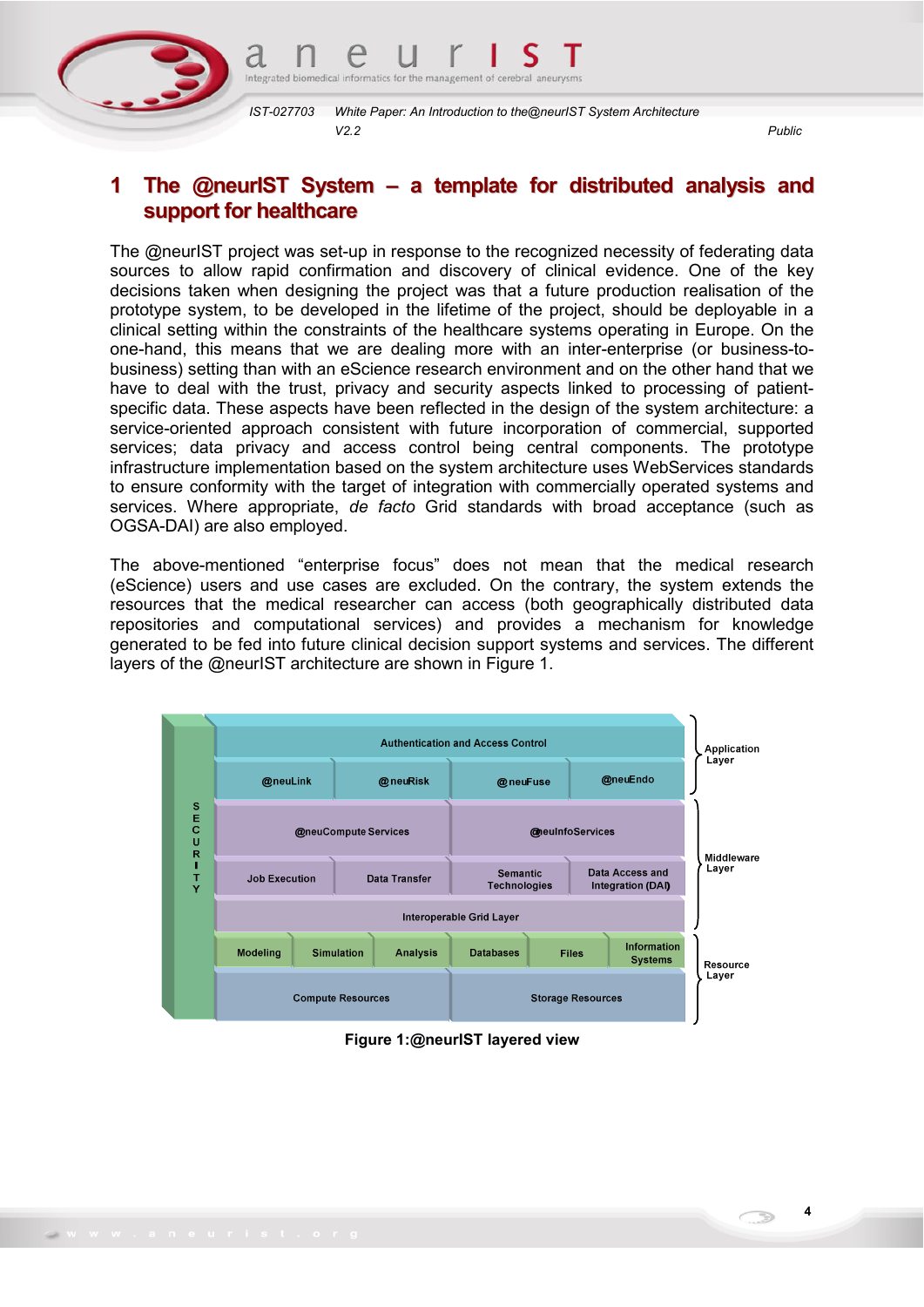

- 
- $\triangleright$  The Application Layer builds on top of the system infrastructure, to handle the users' work needs through the application suites.
	- @neuFuse handles complex analysis of the biomechanics of cerebral aneurysms for patient-specific geometries obtained from medical images, @neuEndo extends this to the analysis of endovascular treatment using stents;
	- @neuLink managing knowledge extraction via the integration of information from multiple sources and of different types – from genetics through bioinformatics analyses to biomechanical indicators;
	- @neuRisk delivering clinical decision support.
- $\triangleright$  The Middleware Layer provides the application layer with the tools and services required to access data and compute resources distributed both geographically and administratively. They hide the complexity of remote access from the user and are independent of the suites or aspects relating to specific diseases.
	- @neuInfo offers a generic data management and integration framework that supports the provision and deployment of data services.
	- @neuCompute enables service providers to virtualize High Performance Computing applications available on clusters or other parallel hardware as compute services that can be accessed on-demand by the application suites.
- $\triangleright$  Within the Resource Layer, the biomedical infostructure (BioIS) in @neurIST offers secure access to clinical databases to the geographically distributed front-end systems (suites). The data is secure since only anonymised data is contained in mirrored databases in the clinic's de-militarized zone (DMZ), or in the case of the very forward looking "on-the-fly" model, a virtual anonymised database, entries are extracted from the clincal system and anonymized at run-time.
- $\triangleright$  The realisation of the BioIS within @neurIST uses the clinical reference information model (CRIM), which is a description of all the clinically relevant patient information. The model covers aneurysm-related treatment data in great detail in order to support aneurysm research. Although the CRIM is specific to the @neurIST project, ongoing work related to the @neuRisk suite indicates that integration with suites handling the Virtual Medical Record being proposed by the HL7 standards body is feasible.
- $\triangleright$  Security: The security architecture of the system is designed to ensure that only authorised personnel gain access to the system and patient data while preserving the privacy of patients involved. The RelationshipManager provides the security infrastructure for distributed access control based on WebServices specifications including WS-Trust and SAML. Privacy preserving mechanisms such as pseudonymisation and depersonalization are used to remove personally identifiable information of the patients from the medical data made available to the users of @neurIST.

While refactoring of the application suites may, to some extent, be possible, it is foreseen that adaptation to other clinical contexts would focus on the development of specific applications with revision of the lower levels limited to accommodation of newly encountered resources, and specification of the CRIM for that context.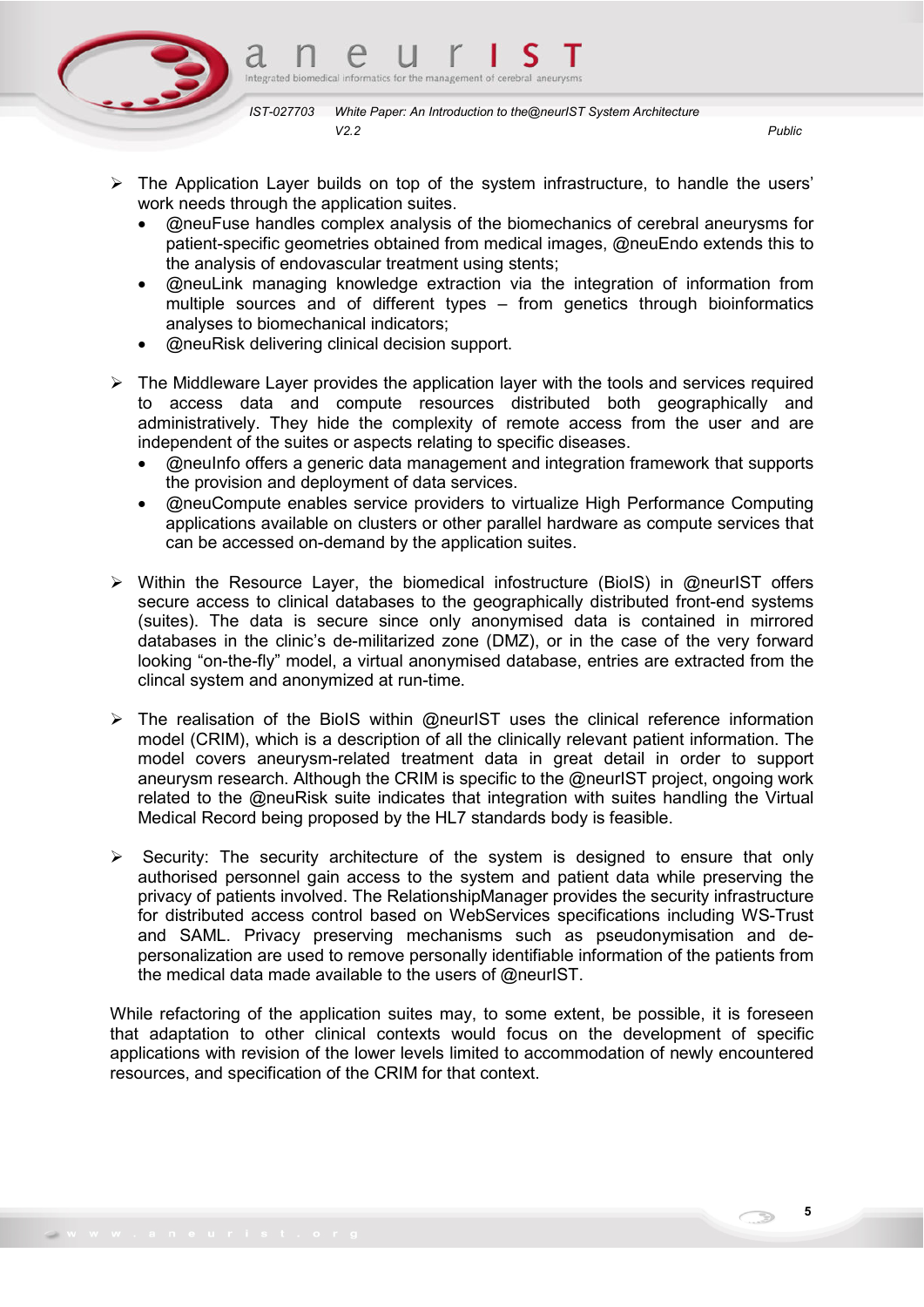

# **2 @neurIST System Highlights**

### **2.1 Data Mediation**

The @neurIST system deals with medical data spread across geographically distributed sites and hosted at different institutions each having their specific infrastructure to deal with such data. In this scenario is important to hide the details of distributed data sources and resolve the heterogeneities with respect to access language, data model and schema. The @neuInfo data services of the @neurIST middleware virtualize heterogeneous information sources and enable transparent access to and integration of relational databases, XML databases and flat files.

As preserving the autonomy of data providers and ensuring access to live data are key requirements, data integration is based on a mediator approach wherein local data sources are integrated bottom-up by mapping local data base schemata into a virtual global schema. Queries against the virtual global schema of a data mediation service are translated on-thefly into local queries and result data from local sources is automatically integrated on its way back to the user. The provision of virtual global schemata and the corresponding mappings between global and local views is facilitated through semantic annotation of local data schemata according to the @neurIST ontology. Complex data integration scenarios may be optimized based on distributed query processing facilities.



**Figure 2: @neurIST Data Mediation Service** 

### **2.2 CRIM & BioIS**

Clinical data related to aneurysms must be made available to the clinical researchers in @neurIST to help them in their research studies. The CRIM is a specification of the subset of the patient clinical data needed for aneurysm-specific research and clinical care. The BioIS makes this clinical data available in a pseudonymized (i.e. identifying attributes have been removed to protect patient privacy) and normalized form for research purposes. The data is pseudonymized to ensure that a patient can be tracked down in case a follow-up is required based on research results.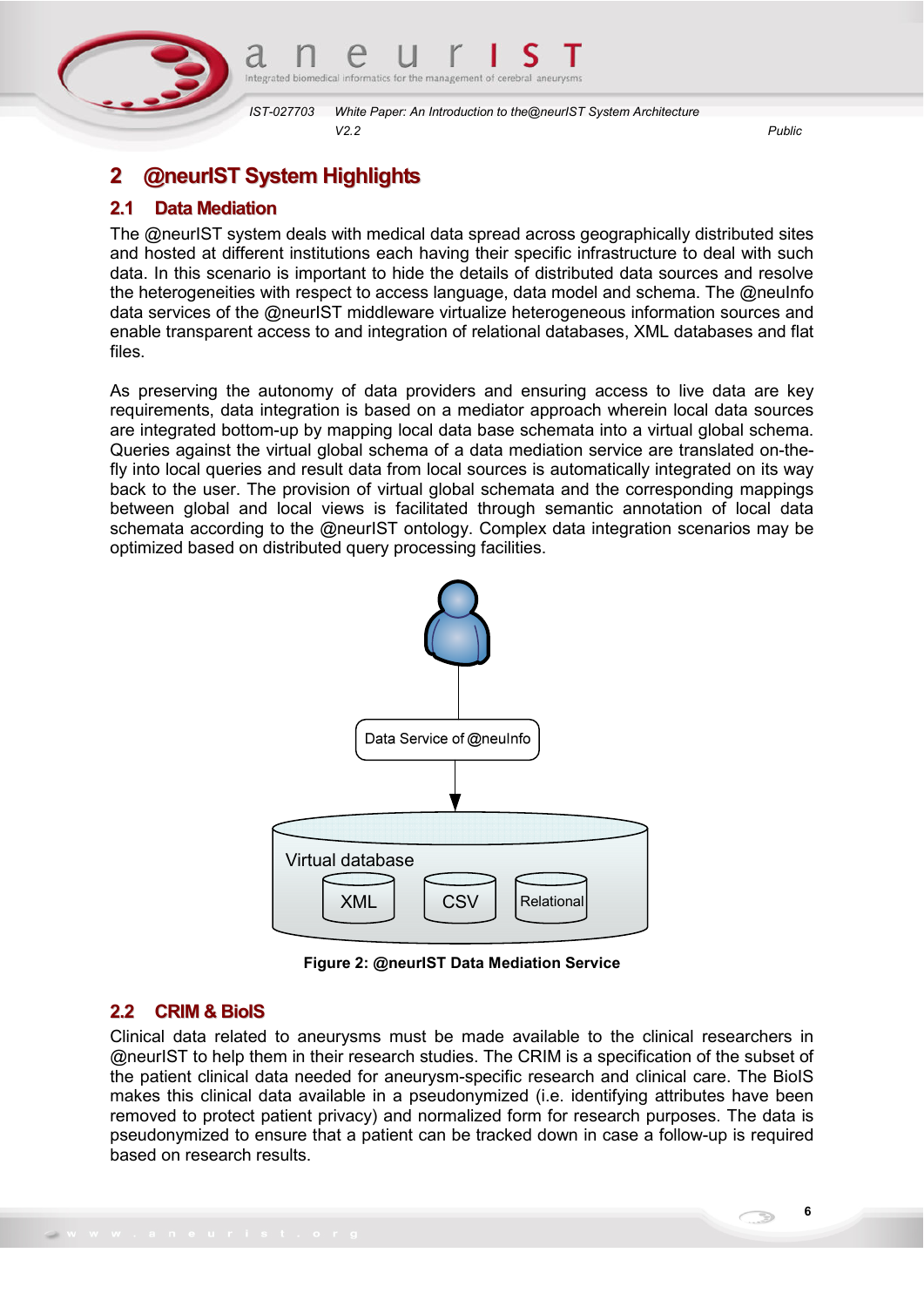

The BioIS uses two architecture models to deliver this research data. In the anonymized model (ANO), the clinical data is anonymized (to the degree of de-identification and pseudonymization) in bulk and hosted in a demilitarized zone (DMZ) of the clinical center. Regular updates are carried out to keep the anonymized data sources synchronised with the data in the clinical databases. In the on-the-fly (OTF) model, the data present in the clinical information systems are anonymized on-the-fly when they are requested. This eliminates the updating process required for the ANO model. The ANO model is a stable and pragmatic approach for setting up a patient data sharing system that respects user privacy while the OTF model is an advanced prototype for the use of depersonalization technologies on live clinical systems. The lessons learned in the OTF model will be used for data sharing schemes of the future. Figure 3 shows the two different BioIS architectures.



**Figure 3: BioIS architectures** 

Were the target institutions looking to adopt the @neurIST architecture within a clinical context (for example, within a national health service), the OTF model could be adapted to forego the pseudonymization process. Such a strategy would allow all elements of a patient's clinical records to be accessed from within the network regardless of which specific institution holds the individual parts.

#### **2.3 RelationshipManager**

The @neurIST security architecture allows cross-Enterprise interaction and data exchange where it is possible for a user from one security domain to access resources hosted in another domain that operates a different security infrastructure.

To provide the required flexibility and manageability, the security architecture does not rely on any centralized component. Local and remote security management is separated removing the need for a system-wide harmonization of local identification and authentication policies and schemes. @neurIST follows a hybrid security model which is a combination of a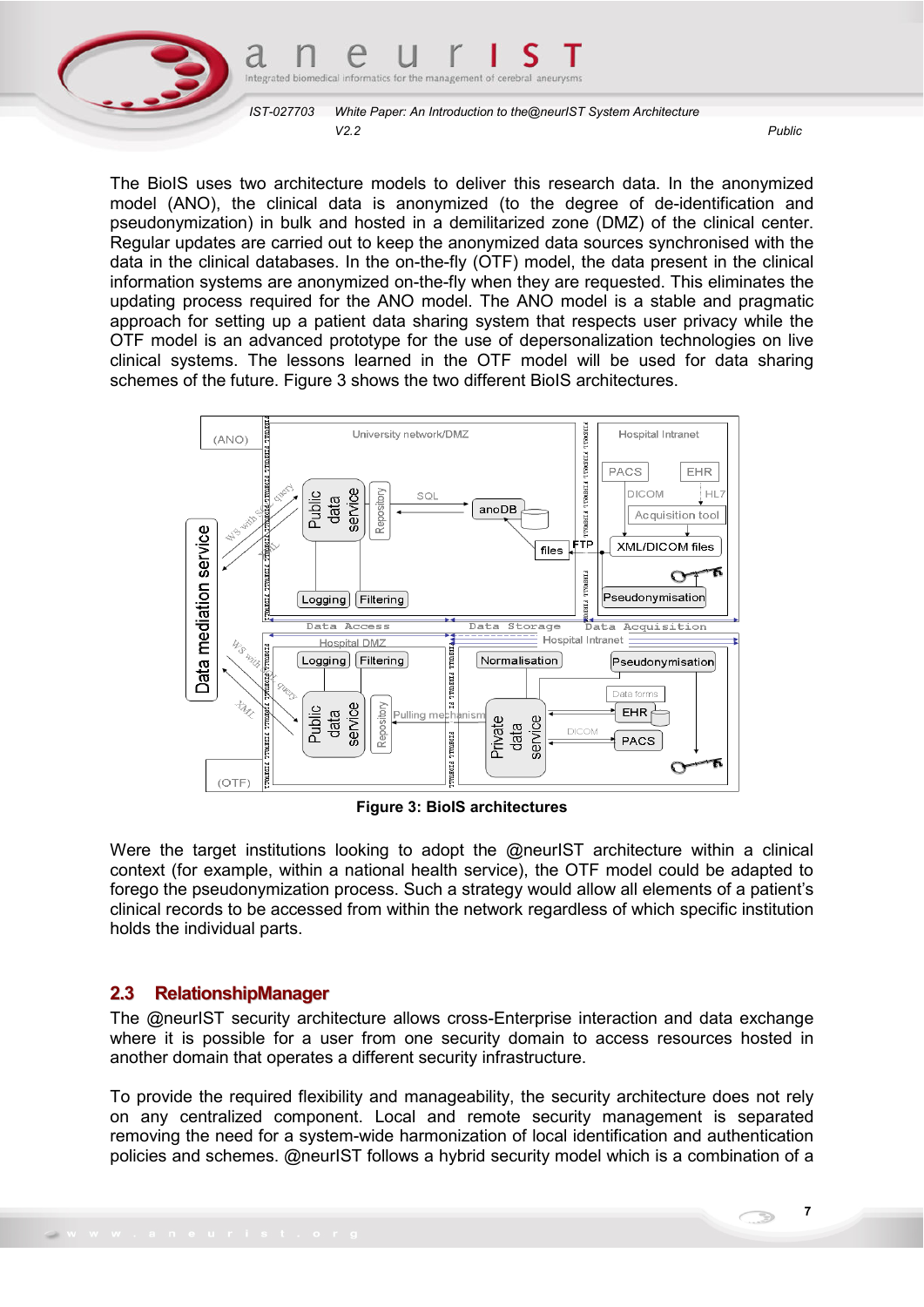



local model and a distributed model. Within a security domain all the security is concentrated and placed under the responsibility of this domain whereas between different security domains, local credentials are mapped to inter-domain credentials that can be exchanged. The inter-domain credentials are issued by a Security Token Service (STS) located at each of the participating sites.

To allow the authorized entities within each institution to handle these access control functionalities easily, the RelationshipManager has been developed (Figure 4). It incorporates the existing identity infrastructure on the local site and combines it with the STS to issue or validate @neurIST specific credentials.



**Figure 4: RelationshipManager Architecture**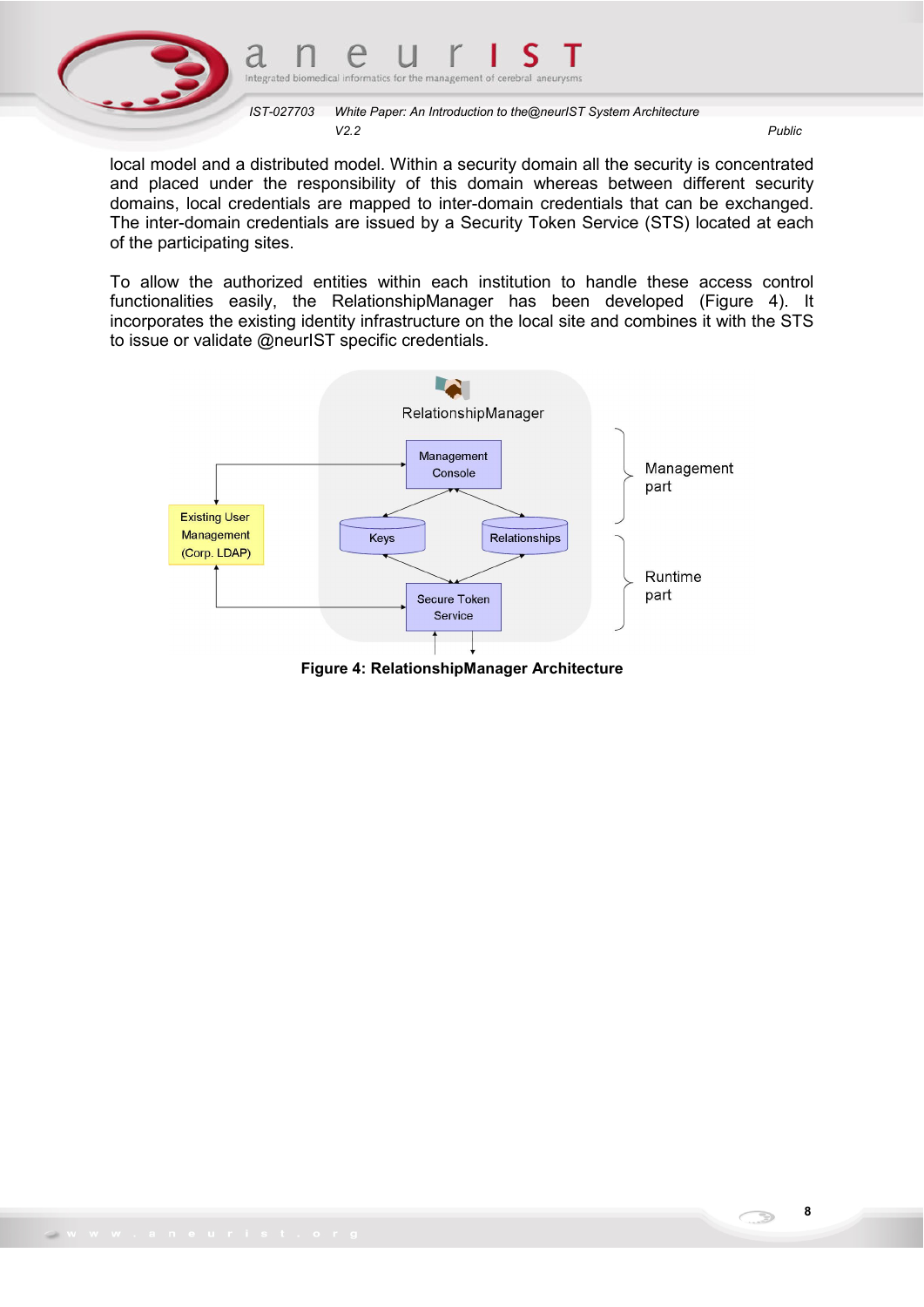

## **3 The @neurIST Workflows – combining technologies for specific use scenarios**

The impact and effectiveness of the @neurIST architecture as realised within the project is demonstrated by five different workflows that capture the different aspects in which the @neurIST infrastructure is put to use in the treatment and study of aneurysms. Each of the short descriptions below will include an illustration of how the (mainly generic) @neurIST components are combined to realise a solution for the workflow.

Some key developments linked to the computational analysis services and the results produced by those services are components used across the workflows: automation of complex processing from patient's image data via the use of an abstract problem definition; the use of a standardised data model for the derived data; the integration of such derived data with other information for @neurIST's concept of a virtual patient metaphor.

#### **3.1 Workflow 1: Integrative Risk Assessment Using Distributed Guidelines**

This workflow deals with the clinical decision support feature of the @neurIST infrastructure. The @neuRisk application suite is used by clinicians to assess rupture risk on a per-patient basis and for evaluating the pros and cons of available treatment options, including that of no treatment. @neuRisk uses @neuLink results in the form of decision rules and associated evidence. It connects to @neuInfo data services to retrieve indexes and other patient-related data, such as clinical history and findings, family history, genomics profile, etc. The computational services offered via @neuCompute are used to compute risk profiles.



**Figure 5:Realisation of Workflow 1 in the @neurIST System Prototype** 

**9**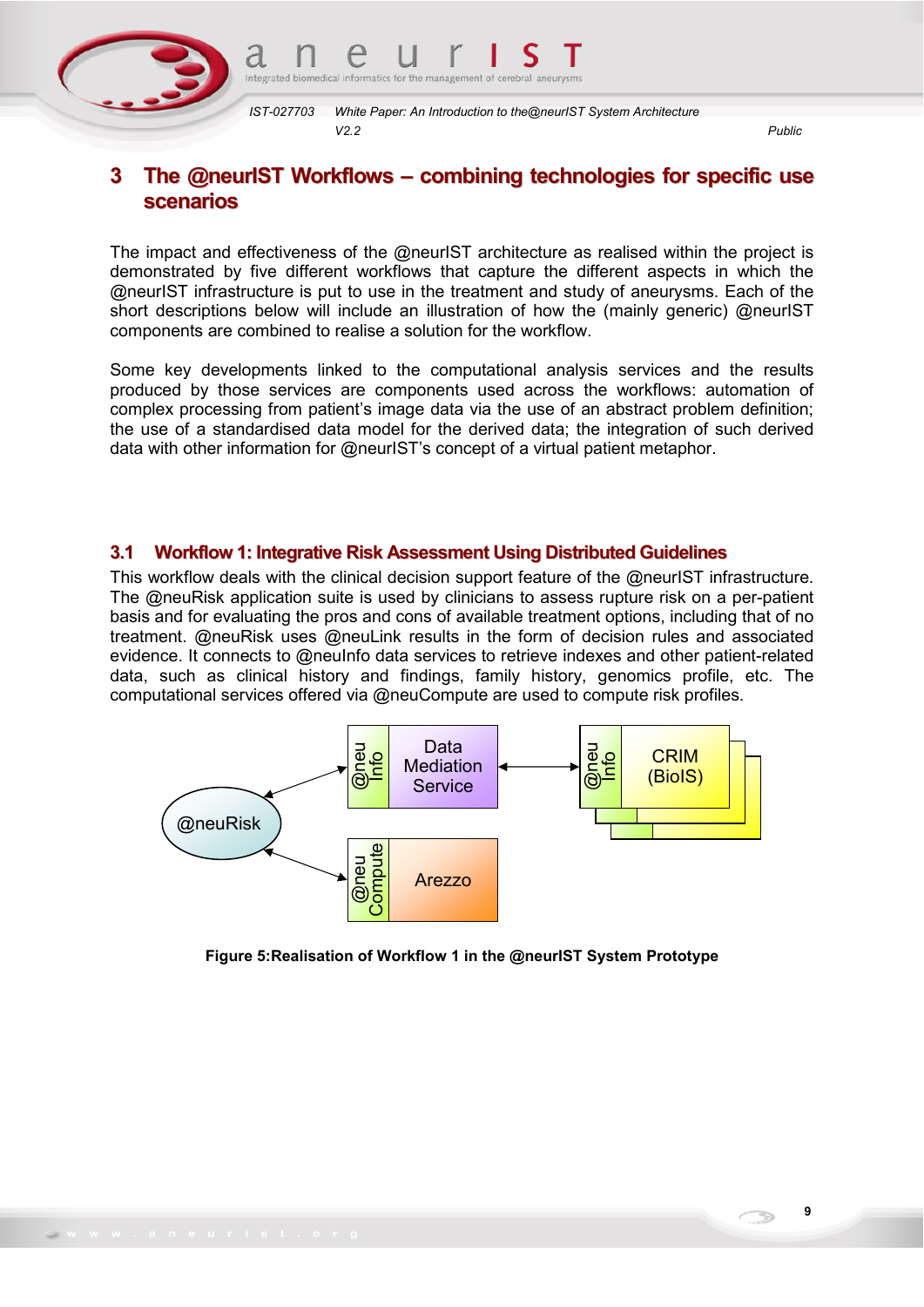

#### **3.2 Workflow 2: Knowledge Discovery from Unstructured and Structured Data**

This workflow shows how @neuLink is used by researchers in the study of cerebral aneurysms. @neuLink uses datamining techniques to gather aneurysm related knowledge from patient data (CRIM), genetic data, derived data from analysing patient data and medical publications from repositories. Risk factors for individual patients can be obtained by comparing their profiles against a knowledge database derived from the data analysed by @neuLink.



**Figure 6:Realisation of Workflow 2 in the @neurIST System Prototype**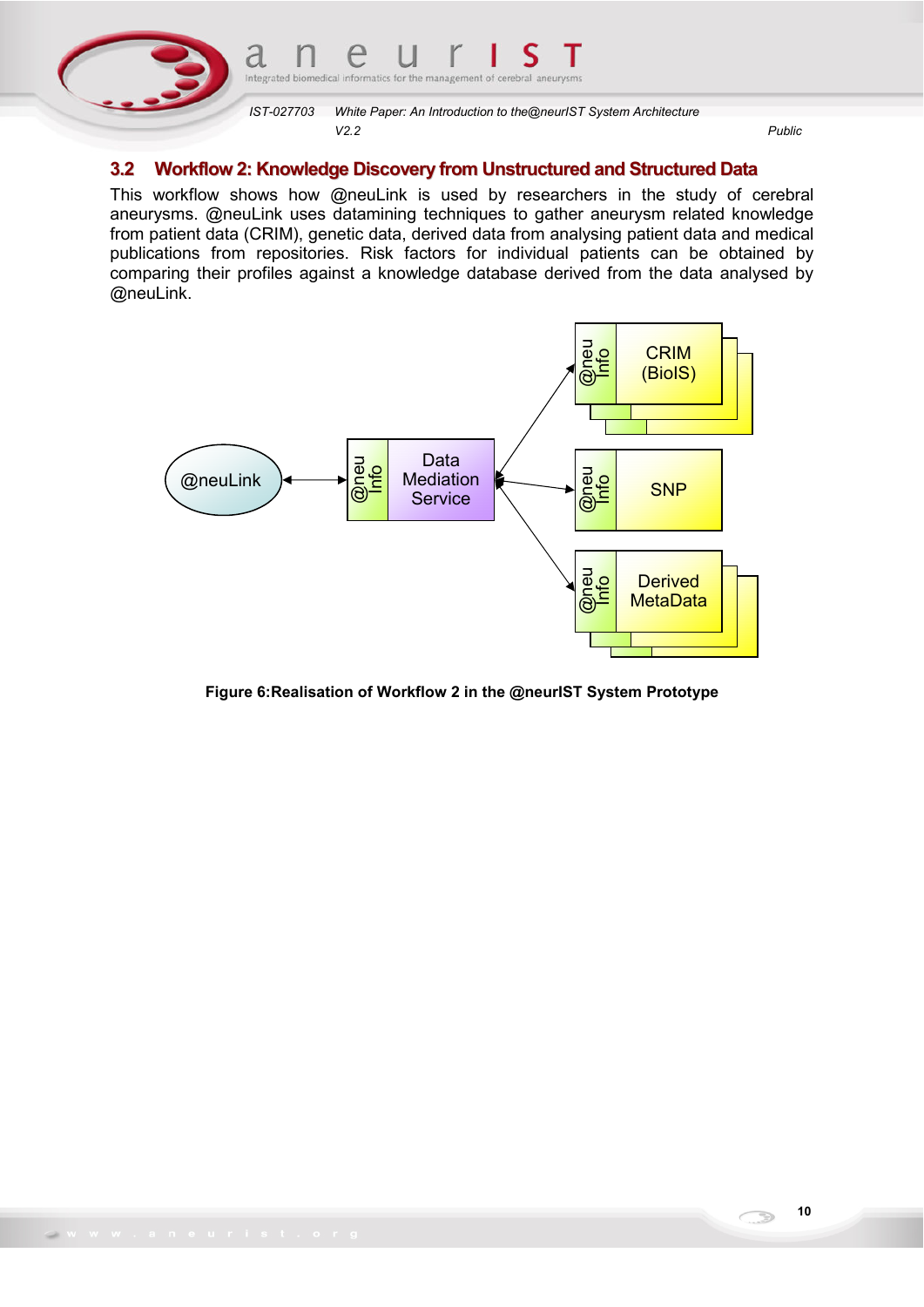

#### **3.3 Workflow 3: Case-specific Shape Analysis, Structural and Haemodynamic Simulation from Medical Image Data (Single Case)**

This workflow's objectives are two-fold. One is to populate the knowledge databases of shape and mechanical indexes derived from patients in the study. These indexes are used by workflow 2 (knowledge discovery) to derive risk factors for @neuRisk. Second, in the clinical context, it serves to derive the shape and mechanical parameters needed as input to the *individual* risk assessment using @neuRisk and the risk factors covered bz the CRIM described in the first workflow. This workflow makes use of the @neuFuse application suite together with the services provided by @neuInfo and @neuCompute to perform and visualize complex shape, flow or wall stress analysis of blood vessels to determine the risk of their rupture.



**Figure 7:Realisation of Workflow 3 in the @neurIST System Prototype**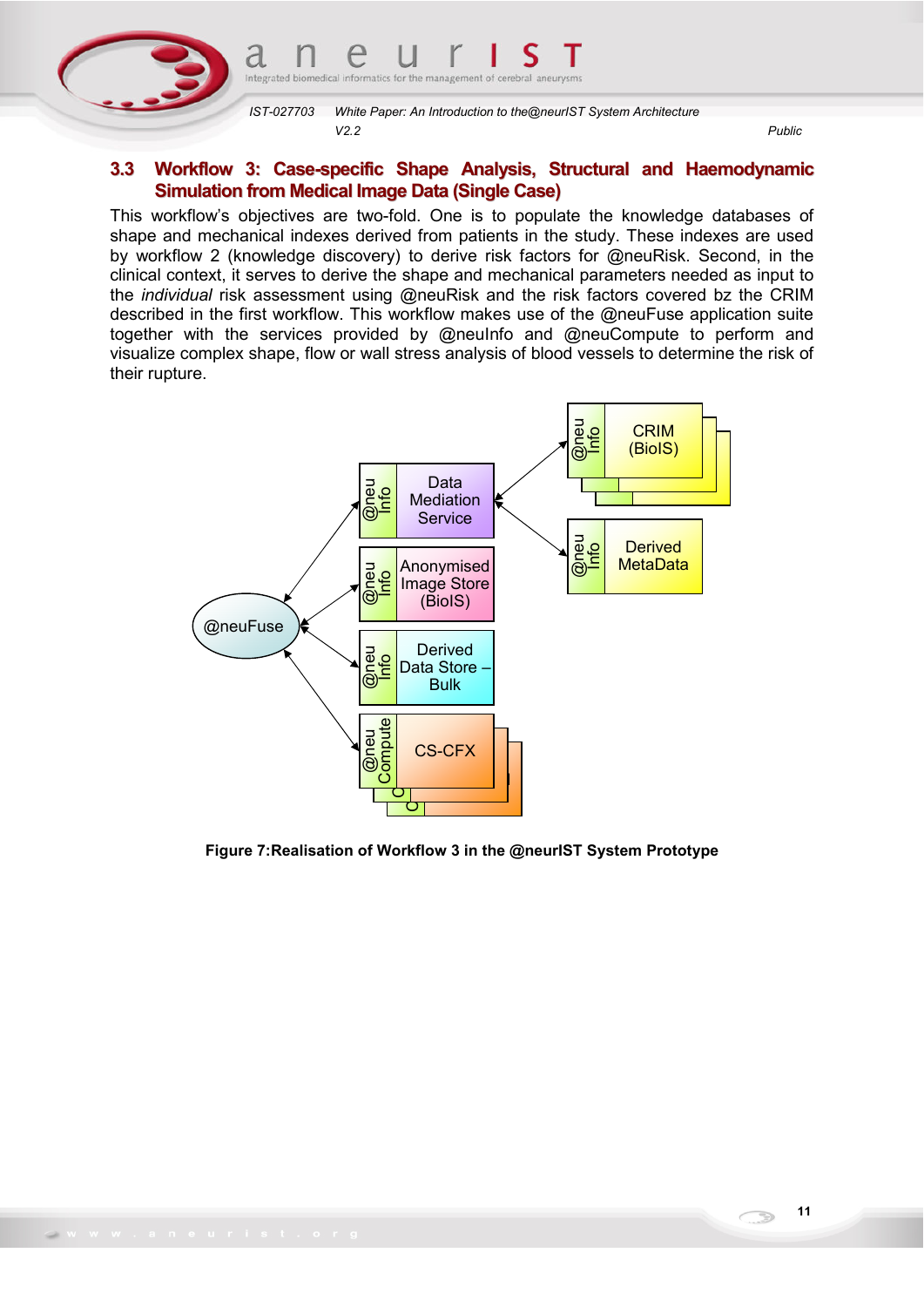

### **3.4 Workflow 4: Virtual Stenting**

One method of treating aneurysms involves the insertion of tubes called stents to prevent aneurysms from rupturing. This workflow serves to simulate mechanical impacts of stenting. There are two main variants of the workflow: First, to try out *in silico* several possible treatment options for a specific aneurysm using flow simulation *(clinical case)*. This is used to assess the impact of placing a particular stent to treat an aneurysm of an individual patient. The second variant is to test a specific stent design in detail against different real, typical aneurysm geometries *(commercial case)*. This is useful for commercial stent manufacturers to optimize their stent designs.



#### **Figure 8:Realisation of Workflow 4 in the @neurIST System Prototype**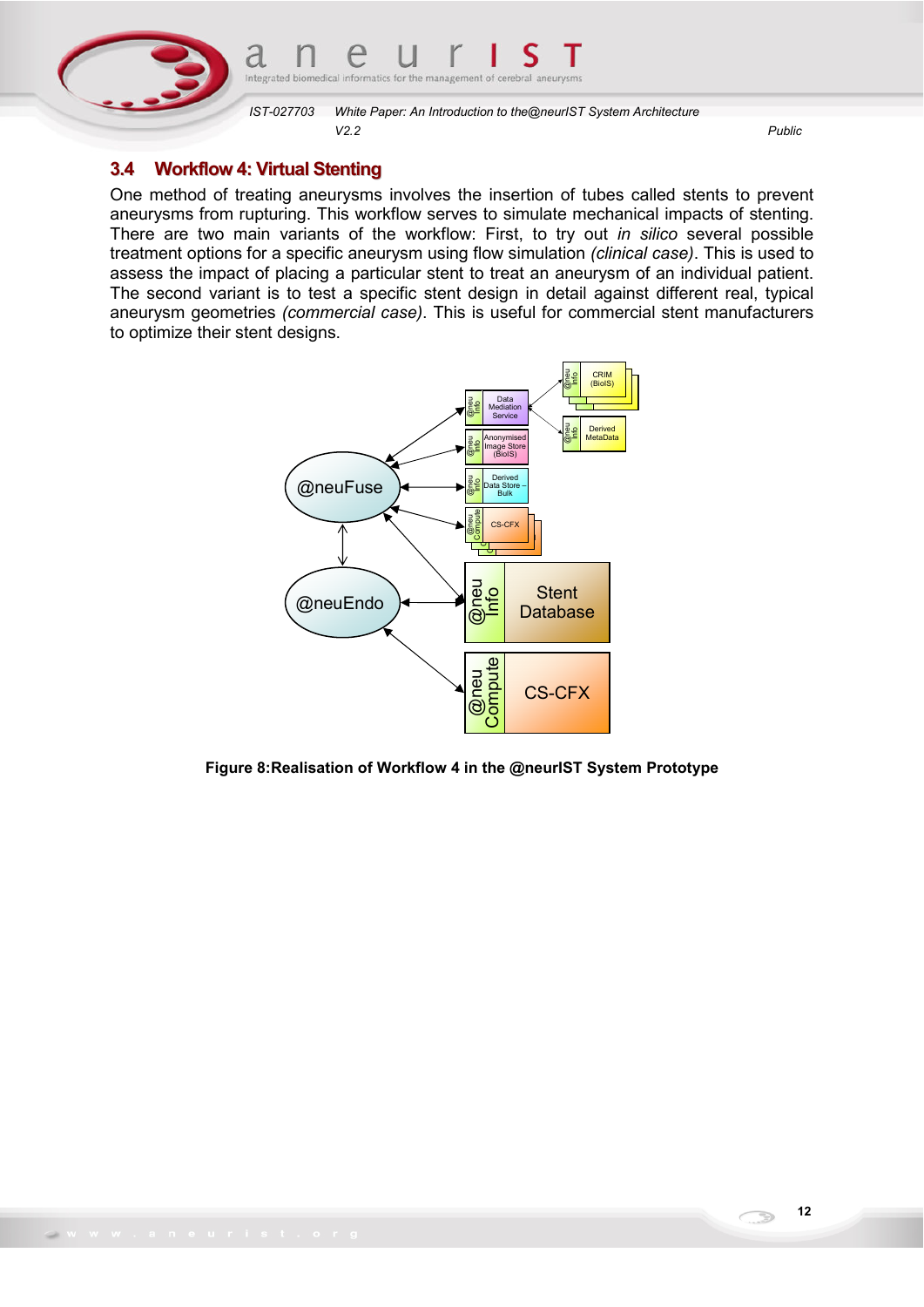

#### **3.5 Workflow 5: Analyses of shape and mechanical indexes of aneurysm geometries obtained from medical images (Multi Case)**

This workflow can be seen as a generalization of workflow 3. Instead of working on a single aneurysm case as in workflow 3, here a number of related cases are studied and simulated in a "batch" mode. This is expected to be useful in populating a knowledge database with data derived on haemodynics in realistic cases. Although there are a number of other potential use cases for this functionality, this workflow is used in @neurIST for a virtual patient metaphor inspired scenario in which the simulation of many cases is automated. For each case, two blood flow simulations are to be performed: one with a personalized (VPMderived) 1D model and one with standard parameters. Results of the simulations will be analysed by data mining tools to evaluate the influence of the VPM on simulation results.



#### **Figure 9:Realisation of Workflow 5 in the @neurIST System Prototype**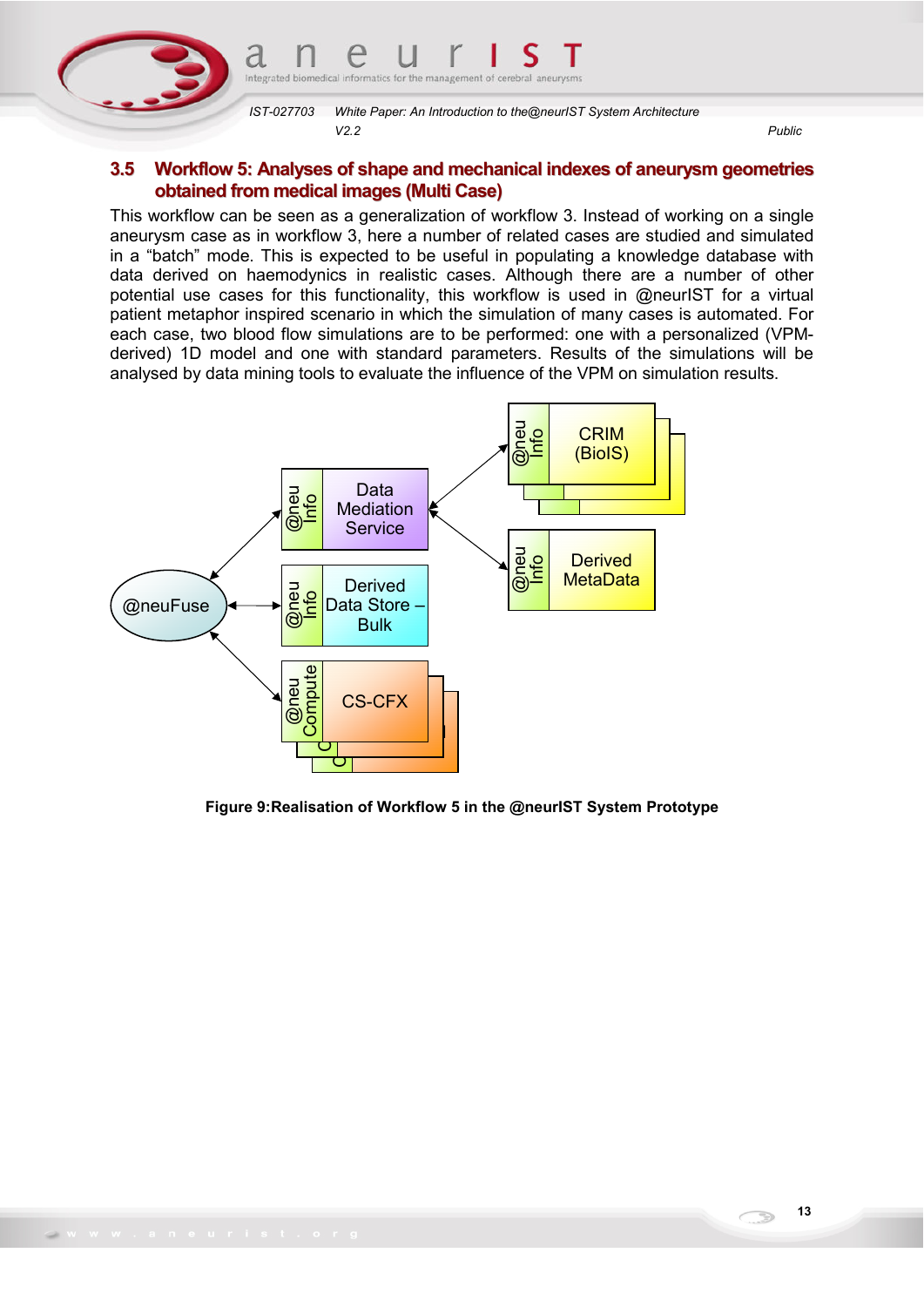

# **4 Concluding Remarks**

The @neurIST system architecture is a general approach for integrating data and compute services distributed between clinical and medical research institutions and at service providers. By design, the architecture is appropriate for and adaptable to a broad range of medical and clinical scenarios; the realisation for research and treatment for cerebral aneurysms created within the @neurIST project does not impose any limitations on the system architecture.

The service-oriented approach, incorporating appropriate security, privacy and trust management components, makes it an appropriate architecture for the development of future analysis and (decision) support systems to be deployed in a clinical context. It is important to emphasise that, as was seen in the introduction to the major system components provided by this document, the system architecture and realisations of it created in the @neurIST project are independent of the specific medical focus (analysis and treatment of cerebral aneurysms) being addressed within the @neurIST project. This means that the architecture is extendable in a natural way to other medical sectors and disease areas (or indeed to other distributed enterprise ICT system requirements).

Although the system design as such excludes management of data collection and corresponding database creation, the suites currently developed and deployed within the project will be augmented by database browser facilities building on the same distributed access infrastructure. Future operational systems would clearly benefit from integration with software suites and service systems to support data collection and management of both clinical trials and medical research experiments.

Such systems will exploit the current development of electronic health records (EHR) being progressively deployed across healthcare systems. While the current @neurIST system takes information extracted from electronic health records and federates it for the benefit of one research consortium, ultimately the vision of the @neurIST system would be global harmonization and integration of the activities of multiple research consortia or collaborating health services.

From the early stages, the duration of the project was clearly identified as being too short to allow for such global extension and the high-level clinical trials and medical research experiments management tools was similarly deemed out of scope. However, there are a number of EHR systems already commercially available and global clinical trials registries are being pushed forward by national institutions such as the National Institute for Health in the USA [NIHreg] and the World Health Organisation [ICTRP]. Thus, the building blocks are there to follow the first steps taken by @neurIST towards integrated, geographically distributed EHR and extended database systems to empower clinical and medical research through optimal use of resources and knowledge sharing.